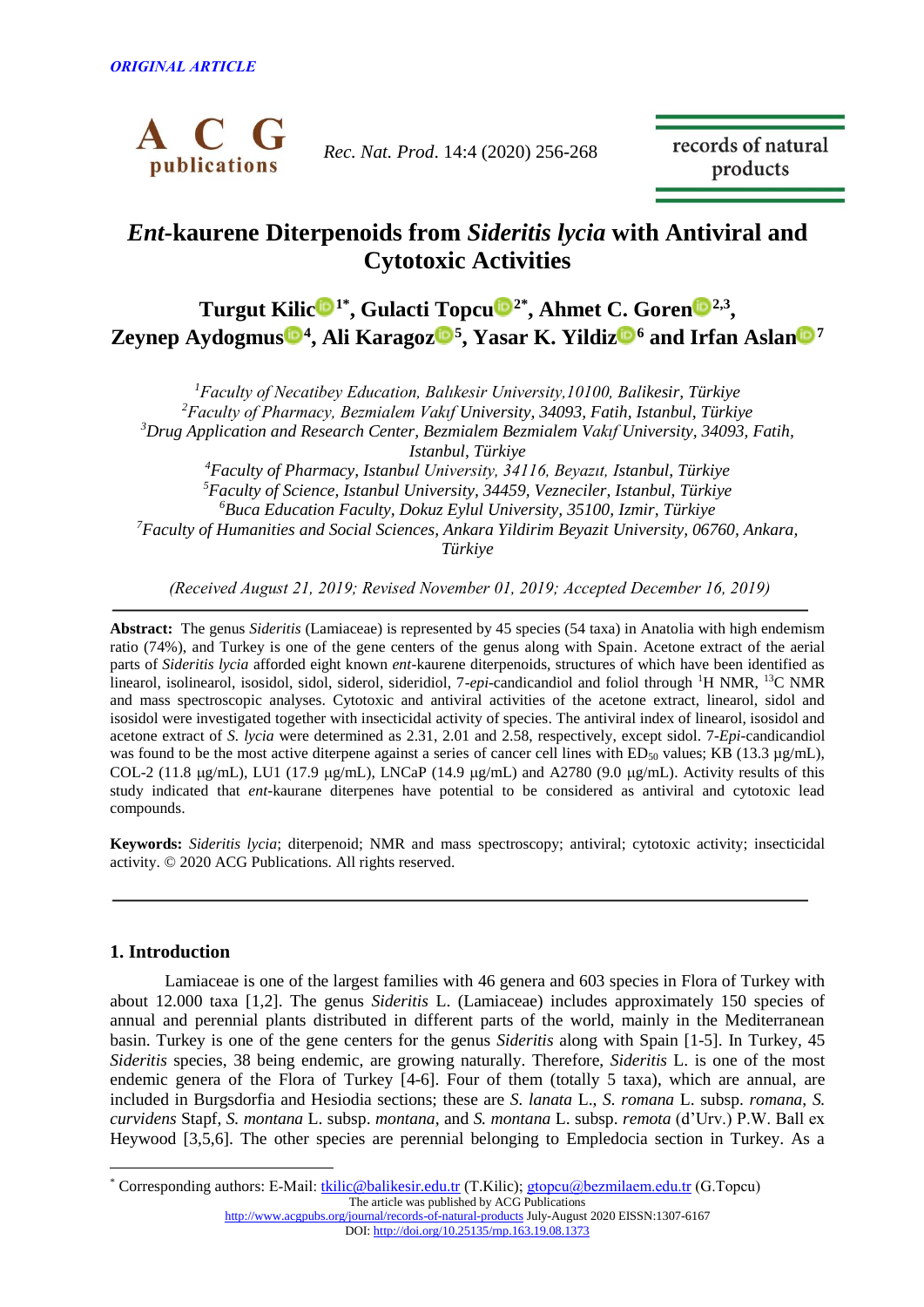result of a detailed morphological and anatomical revisions of *Sideritis* species growing in Turkey, number of the species has increased to 45 (54 taxa) [1,8].

*Sideritis* species have been used as herbal tea, called mountain tea or valley tea in Turkey. They are widely used in treatment of gastrointestinal disorders, common cold and as diuretic [7]. They have been used as antispasmodic, gastro-protective, anti-inflammatory, antidepressant and anti-stress agents in Turkey and throughout Mediterranean region [9-11]. There are a number of biological activity studies, carried out by various groups in Turkey, Spain, Balkans and other countries [12-14], particularly for their antimicrobial [15], antiulcerative and anti-inflammatory [16-18], cytotoxic, apoptotic, antispasmodic [19], antioxidant, and antinociceptive activities [20,21].

Most of the chemical studies on Turkish *Sideritis* species, particularly for diterpenic structures have been carried out by Topcu's group including *Sideritis athoa* [22], *S. argyrea* [23], *S. dichotoma* [24], *S. sipylea* [24], *S. trojana* [25], *S. leptoclada* [26], *S. stricta* [27], *S. tmolea* [28], *S. condensata* [29], *S. arguta* [30], *S. congesta* [31], *S. niveotomentosa* [32], *S. brevibracteata* [33], and several other *Sideritis* species [34]. Antioxidant and anticholinesterase activities of *ent*-kaurane diterpenoids from *Sideritis arguta* and *S. congesta* were studied by Topcu group, and 7-*epi-*candicandiol and sideroxol showed the highest butyrylcholinesterase inhibitory activity among the screened compounds, including the standard compound galanthamine [30,31,33,35]. Insecticidal activity of some *Sideritis* species were also investigated in the previous studies [29, 36].

In Turkey, some of *Sideritis* species were studied phytochemically for their flavonoids, flavonoid glycosides and phenylpropanoids [37] rather than the pure di- and triterpenoids, which have potential anti-viral and cytotoxic activities [33,38]. In fact, those flavonoids and phenolics were found to be responsible for their anti-inflammatory, anti-ulcer and gastrointestinal activities. Monoterpenoids and iridoids are also other important secondary metabolites of *Sideritis* species, former ones were found in their essential oils, mostly studied by Baser group [9,39]. Its leaves are consumed as tea, called mountain tea, particularly called as dağ çayı or Kemer çayı in the region including South-West Aegean and Mediteranean area of Turkey. To prepare a tea from a *Sideritis* species (namely *Sideritis congesta, S. arguta, S. argyrea, S. libanotica* subsp. *linearis, S. pisidica* and *S. perfoliata*), the dried leaves and spikes and/or heads are left as one or two spikes in a cup of boiled water for 2-3 min until appearance of nice yellow color with a pleasant aroma.

There are few previous studies on *S. lycia*. While one of them was on its flavonoid constituents, the others were on its essential oil analysis, both carried out by Ezer et al. [40]. Separately, a study was released on isolation of polyphenolic compounds from *S. lycia* with their anti-inflammatory activity [41,42]. A very recent study also reported phenolic compounds and antioxidant activity of *S. lycia* and *S. libanotica* subsp. *linearis* from natural and cultivated plant materials [43]. However, there is no report on isolation and structure elucidation studies on *S. lycia* diterpenoids.

In this study, an endemic *Sideritis* species *S. lycia* Boiss. et Heldr. apud Bentham, grown in Antalya region, collected at Kemer was investigated for its diterpenoids. Isolation and structure elucidation of the diterpenoids, based on NMR and mass spectral analyses, along with antiviral, cytotoxic and insecticidal activities are reported.

#### **2. Materials and Methods**

#### *2.1. General Experimental Procedures*

The spectra were recorded on the following instruments; NMR: <sup>1</sup>H- and <sup>13</sup>C-NMRs were recorded on Varian 600 MHz and 150 MHz, respectively, in CDCl<sub>3</sub>. For MS, VG ZabSpec High Resolution Mass Spectrometer and Bruker Daltonics microTOF-Q instruments were applied. Silica-gel 60 and Kieselgel  $60F_{254}$  (E.Merck) were used for column chromatography and prepared (TLC) plates, respectively.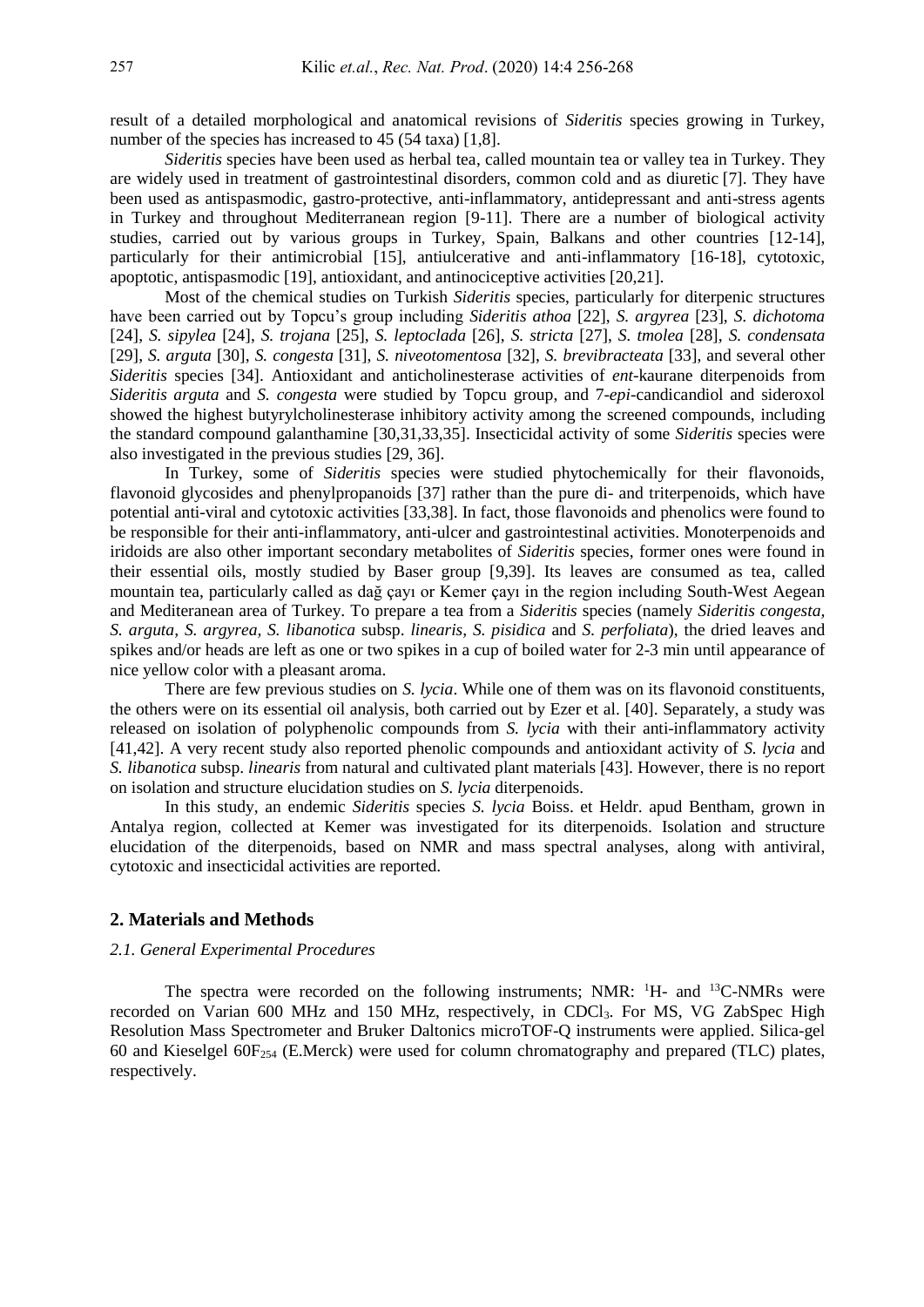#### *2.2. Plant Material*

 The aerial parts of *S. lycia* Boiss. et Heldr. apud Bentham were collected in Kemer (Antalya), Turkey (by Turgut Kilic) in June 2010, and the species was identified by Prof. Dr. K.H.C. Baser (Eskisehir). A voucher specimen was deposited in the Herbarium of the Faculty of Pharmacy, Anadolu University (ESSE 10143).

#### *2.3. Extraction and Isolation*

Dried and powdered aerial parts of *S. lycia* (1.5 kg) were extracted with hexane and acetone successively to yield 25 g and 30.2 g of the extracts, respectively. After checking them on TLC plates, the acetone extract appeared to be rich in diterpenoids. A small part of the acetone extract was separated for the activity tests, the remaining part was lyophilized and kept in deep-freeze. This part (30 g) was then dissolved in a minimum amount of acetone, and some silica gel powder was added into a porcelain mortar and gently blended using a pestle, to obtain a homogeneous mixture at room temperature. The dried mixture was then added to the top of a silica gel column (5 cm x 80 cm) chromatogtaphy. The initial elution was performed using hexane, after which a gradient of  $CH_2Cl_2$  was added up to 100 %, which was followed by additions of acetone and then MeOH. The fractions 29-31 were combined and subjected to a silica gel column chromatography (2 cm x 40 cm), eluting with  $CH_2Cl_2$ : acetone (9:1) solvent system. Similar fractions were combined to afford five main fractions (A-F). While the fraction B afforded **1** (4.88 g), which was the main compound of the acetone extract, fraction C gave **2** (CH2Cl2:acetone (80:20), 53 mg), **5** (CH2Cl2:acetone (80:20), 25 mg) and **6** (CH2Cl2: acetone (85:15), 32 mg). The fraction D yielded **7** (CH2Cl2:acetone (80:20), 8 mg), **3** (CH2Cl2:acetone (90:10), 73 mg), **4**   $(CH_2Cl_2:acetone (80:20),18 mg)$  and **8** (CH<sub>2</sub>Cl<sub>2</sub>: acetone (80:20), 22 mg).

#### *2.4. Antiviral Activity Assays*

#### *2.4.1. Sample Preparation*

All the samples were first dissolved in dimethylsulfoxide (DMSO) and tested at different concentrations according to Eagle's minimum essential medium (EMEM).

#### *2.4.2. Cell Culture and Virus (Cell Viability Assay)*

Vero cells are the normal African green monkey kidney epithelial cell lines which were grown and maintained in Eagle's minimum essential medium (EMEM) with Earle's saline, supplemented with an antibiotic-antimycotic mixture [penicillin (100 U/mL), streptomycin (100  $\mu$ g/mL), amphotericin B  $(0.25 \mu g/mL)$ ] and 10% fetal calf serum. The cells were kept in a humidified atmosphere containing 5%  $CO<sub>2</sub>$  at 37 °C. The Greer strain of human parainfluenza virus type 2 (HPIV-2) was used in all experiments and maintained in Vero cells. Approximately  $10<sup>5</sup>$  plaque forming units (p.f.u.) of virus in a minimal medium were allowed to be absorbed by Vero cells with a gentle rocking of the tissue culture flask every 10 min within 90 min. The solution containing the virus was then removed, and a freshly prepared media, EMEM, containing 2% fetal calf serum, was added. The infected cells were allowed to grow until the cytopathic effect was completely obtained (usually in 48-72 h). The supernatant was removed, quickly frozen and stored at -80  $^{\circ}$ C until it was used. The infectivity was determined by plaque assay on Vero cell monolayers, and expressed as plaque assay on Vero cell monolayers as a plaque forming unit per milliliter (p.f.u./mL).

#### *2.4.3. Cytotoxicity Assay*

The cytotoxicity assays were performed according to the micro culture MTT method [44,45]. The cells were harvested  $(4.5\n-5.0 \times 10^4$  cells/well) and inoculated in 24 well microtiter plates. They were washed with phosphate buffered saline (PBS), and the cultured cells were then inoculated with and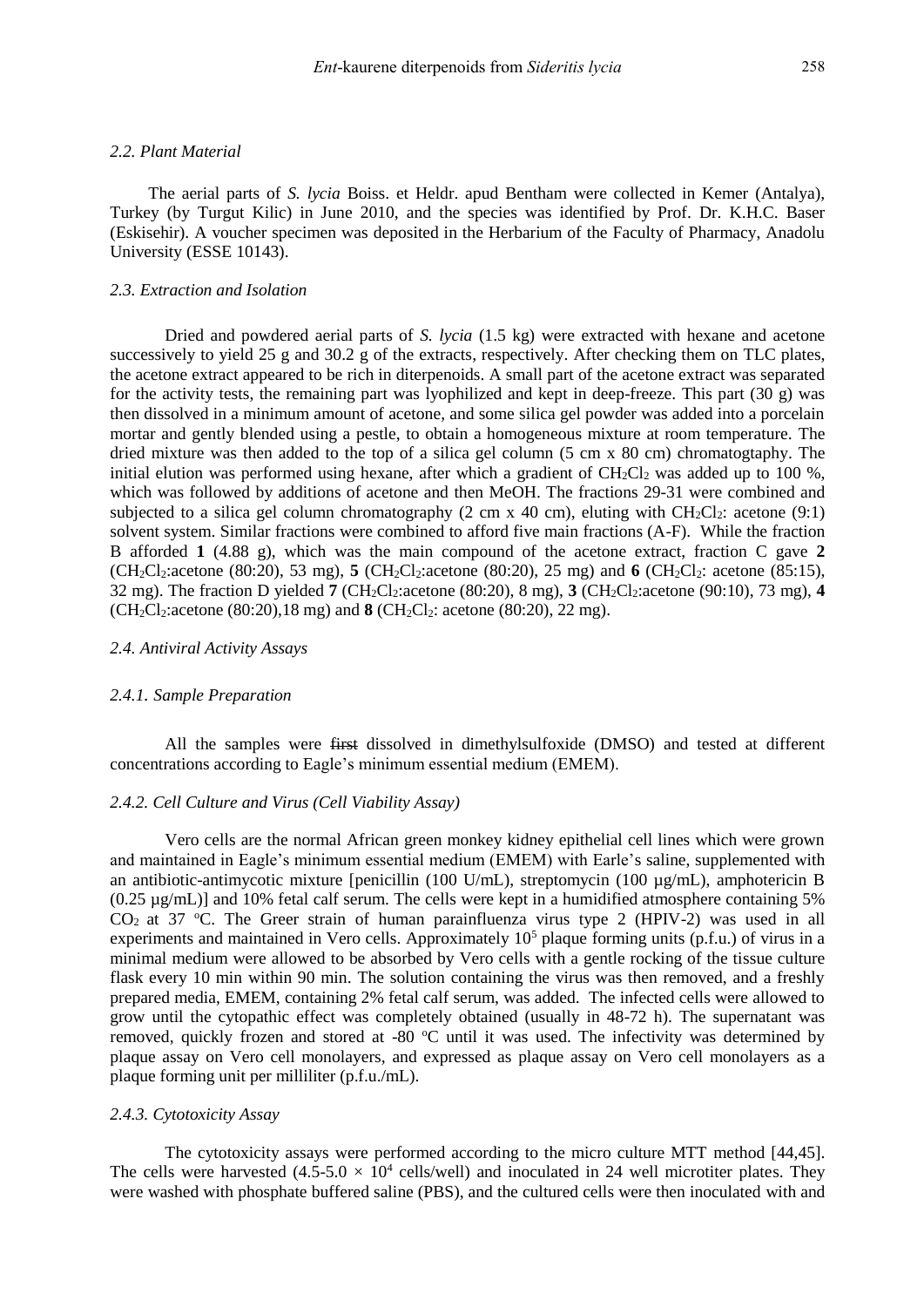without the samples to be investigated. The final concentration of DMSO did not exceed  $0.2\%$  (v/v), which is the concentration with no effect on cell replication. After 72 h incubation, the medium was aspirated. 150 µL of MTT solution (5 mg/mL, in PBS, pH 7.2) was then added to each well, and the plates were incubated for 4 h at 37  $\degree$ C, after which 800  $\mu$ L of DMSO was added to each well of the plates, followed by gentle shaking for 15 min to solubilize the formazan dye. Absorbance was measured at 540 nm using a photometer, and the surviving compounds (or extract) were calculated.

### *2.4.4. Plaque Assay*

Confluent monolayer cultures of Vero cells in a 60 mm plastic dish were washed twice with Dulbecco's phosphate buffer saline (PBS) and exposed to HPIV-2. After adsorption for 90 min at 37  $^{\circ}$ C, the cells were washed twice with PBS, overlaid with EMEM, containing 0.9% agarose, and the acetone extract of *S. lycia* and its pure diterpenoids were prepared at four different concentrations. The cultures were incubated at  $37 \text{ °C}$  for  $3-4$  days. At the end of this period, the cell monolayers were fixed in the formol-saline for 15 min and stained with amido black [45,46]. Concentration of each sample, which was required to inhibit the virus plaque number, was estimated.

## *2.4.5. Evaluation of Cytotoxic Activity Against Several Cancer Cell Lines*

The compounds **1** - **3**, **7** and **8** were evaluated with cultured KB (human epidermoid carcinoma), P-388 (mouse leukemia), COL-2 (human colon cancer), hTERT RPE (human retinal pigmented epithelial cancer), LU1 (human lung cancer), LNCaP (hormone-dependent human prostate cancer) and A2780 (human ovarian cancer) cell lines [47-49].

## **3. Results and Discussion**

Fractionation and isolation studies from the acetone extract of *S. lycia* were performed on a silica gel CC (column chromatography) and purified by prep. TLC to afford 8 diterpenoids. Their structure elucidation was made based on 1D and 2D NMR and mass spectroscopic techniques which were identified as *ent*-kaurane diterpenoids; linearol (**1**), sidol (**2**), 7-*epi-*candicandiol (**3**), foliol (**4**) isolinearol (**5**), isosidol (**6**), siderol (**7**), and sideridiol (**8)** (Figure 1 and Table 1). Linearol (**1**) was obtained as the main compound of the acetone extract of *S. lycia* in a fairly high yield (0.33%, based on dried plant material weight). Some of the other Anatolian *Sideritis* species also yielded linearol in high yield, but, none of these species has afforded yet such high linearol percentage. These are *S. athoa*  (0.1%) [22], *S. argyrea* (0.13%) [23] and *S. sipylea* (0.03%) [24], obtained in our previous studies. Thus, *S. lycia* should be considered as a rich resource of linearol. In terms of diterpenic compounds, *Sideritis* species are fairly rich compared to the most of the other genera of Lamiaceae family plants, such as *Salvia* species. The percentage of the other diterpenoids, isolated along with linearol from the same extract of *S. lycia*, are as follows: sidol (**2**) (0.035%), 7-*epi-*candicandiol (**3**) (0.048%), foliol (**4**) (0.012%), isolinearol (**5**) (0.016%), isosidol (**6**) (0.021%), siderol (**7**) (0.005%), and sideridiol (**8**) (0.014%). Linearol (**1**) [50,51], sidol (**2**) [52], 7-*epi-*candicandiol (**3**) [51], foliol (**4**) [51,53], isolinearol (**5**) [54], isosidol (**6**) [52,55], siderol (**7**) [56] and sideridiol (**8)** [55] were characterized by using 1D and 2D NMR techniques along with mass spectroscopy.

Concentrations of both inhibition of virus plaque formation (as  $ED_{50}$ ) and reduced viability of Vero cells (as CD<sub>50</sub>) of the acetone extract and the three diterpenoids of *S. lycia* were investigated. None of them was found to be cytotoxic up to 0.1  $\mu$ g/mL, indicating that they could be promising antiviral agents, particularly isosidol and linearol. Furthermore, cytotoxicity of the isolated five *ent*-kaurane diterpenoids were screened against seven different cancer cell lines; only 7-*epi-*candicandiol showed meaningful results.

#### *3.1. In vitro Antiviral Activity*

Antiviral potency of the acetone extract was investigated at four concentrations, i.e. 0.1, 0.5, 1.0 and  $10.0 \mu$ g/mL. Fifty percent effective dose required to inhibit virus plaque formation (Table 1).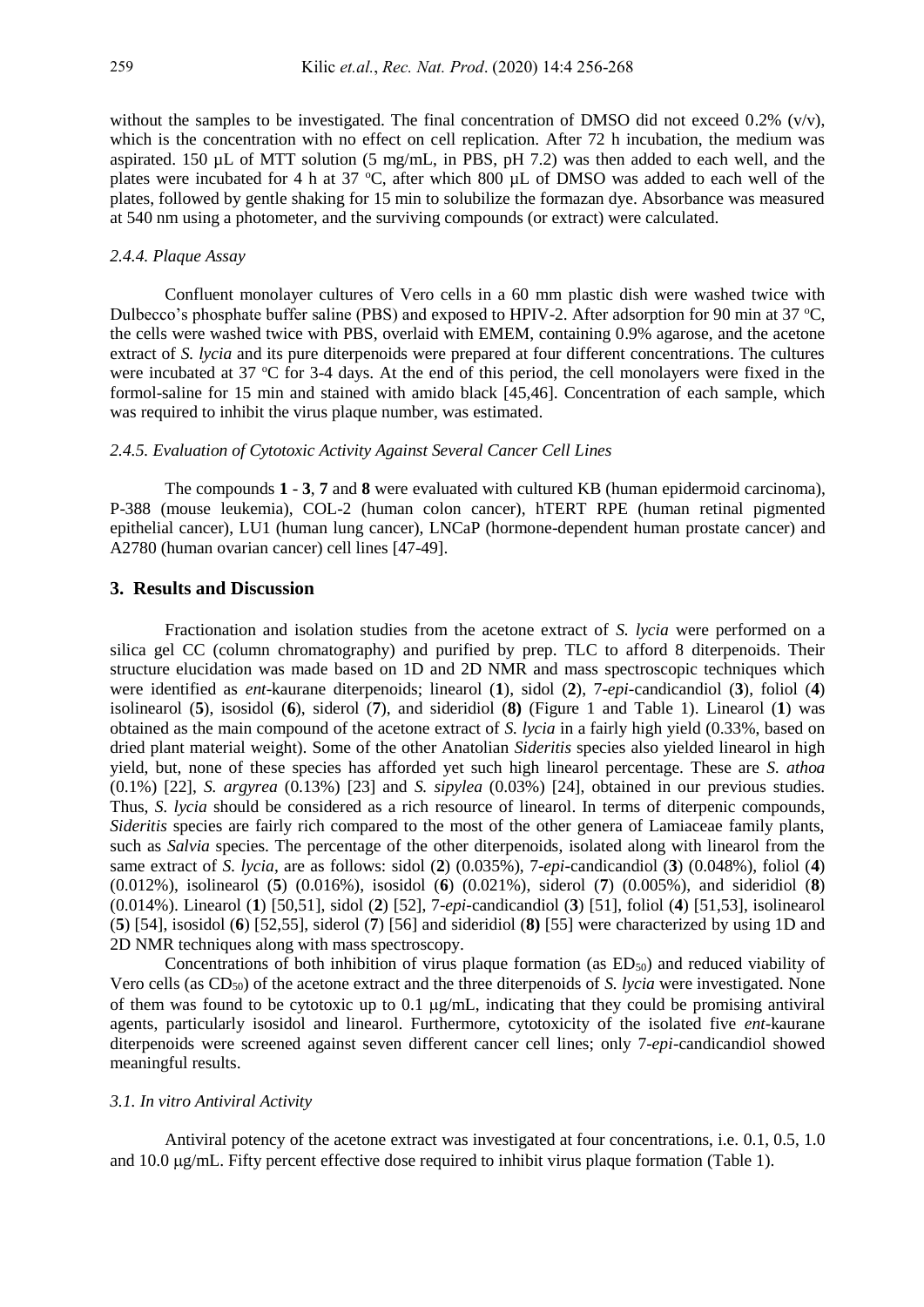

|   |     | ---                 | $\cdots$ |   |      | ---                | $\cdots$ |
|---|-----|---------------------|----------|---|------|--------------------|----------|
|   | OH  | CH <sub>2</sub> OAc | OН       | 5 | OH.  | CH <sub>2</sub> OH | ЭH       |
| 2 | OAC | CH <sub>2</sub> OH  | OН       | 6 | OAc- | CH <sub>2</sub> OH | OН       |
| 3 | H.  | CH <sub>2</sub> OH  | OН       |   | H.   | <b>OH</b>          | OAc      |
| 4 | OН  | CH <sub>2</sub> OH  | OН       |   | OН   | OН                 | OН       |
|   |     |                     |          |   |      |                    |          |

**Figure 1.** Structures of the isolated compounds (**1-8**)

The CD<sup>50</sup> values of the tested compounds, linearol (**1**), sidol (**2**) and isosidol (**6**), and the acetone extract for the viability of Vero cells were determined as  $29.32$ ,  $14.64$ ,  $27.27$  and  $2.91 \text{ µg/mL}$ , respectively. Although acetone extract of *S. lycia* displayed the best CD<sub>50</sub> and ED<sub>50</sub> values, the most active compound was found to be isosidol (Table 2). Antiviral index (AI) values of linearol and isosidol were close to each other. However, sidol showed almost no plaque inhibition effect, thus, it was determined to be inactive.

| Compound                          | $ED_{50}$ (µg/mL) <sup>a</sup> | $CD_{50} (\mu g/mL)^b$        | AI <sup>c</sup> |
|-----------------------------------|--------------------------------|-------------------------------|-----------------|
| Linearol $(1)$                    | $12.72 \pm 2.80^{\circ}$       | $29.32 \pm 3.32$ <sup>e</sup> | 2.31            |
| Sidol $(2)$                       | NA <sup>d</sup>                | $27.27 \pm 3.10$              | NA              |
| Isosidol $(6)$                    | $7.27 \pm 1.59$                | $14.64 \pm 1.50$              | 2.01            |
| <i>S. Iycia</i> (Acetone Extract) | $1.13 \pm 0.25$                | $2.91 \pm 1.20$               | 2.58            |

<sup>a</sup>Fifty –percent effective dose, or concentration required to inhibit virus plaque formation by 50%. <sup>b</sup>The concentration of tested compounds/extract which reduced viability of Vero cells by 50%.

<sup>d</sup> NA: Not Active

<sup>e</sup>Values  $ED_{50}$  and  $CD_{50}$  are averages and standard deviations for three independent experiments

#### *3.2. Cytotoxic Activities Against a Series Cancer Cell Lines*

Linearol (**1**), sidol (**2**), 7-*epi-*candicandiol (**3**) siderol (**7**) and sideridiol (**8**) of *S. lycia* were evaluated for their cytotoxicity against KB, P-388, COL-2, hTERT RPE (human retinal pigmented epithelial cancer), LU1, LNCaP and A2780 cell lines (Table 2). While 7-*epi-*candicandiol (**7**) was found to be active in almost all the tested cell lines, including KB (13.3  $\mu$ g/mL), COL-2 (11.8  $\mu$ g/mL), LU1 (17.9  $\mu$ g/mL), LNCaP (14.9  $\mu$ g/mL) and A2780 (9.0  $\mu$ g/mL) (Table 3), compound 2 (sidol) showed moderate activity against only A2780 at 15.6  $\mu$ g/mL. The other diterpenoids did not display a satisfactory activity on the tested cancer cell lines (Table 2).

 $c$ Antiviral index (CD<sub>50</sub>/ED<sub>50</sub>)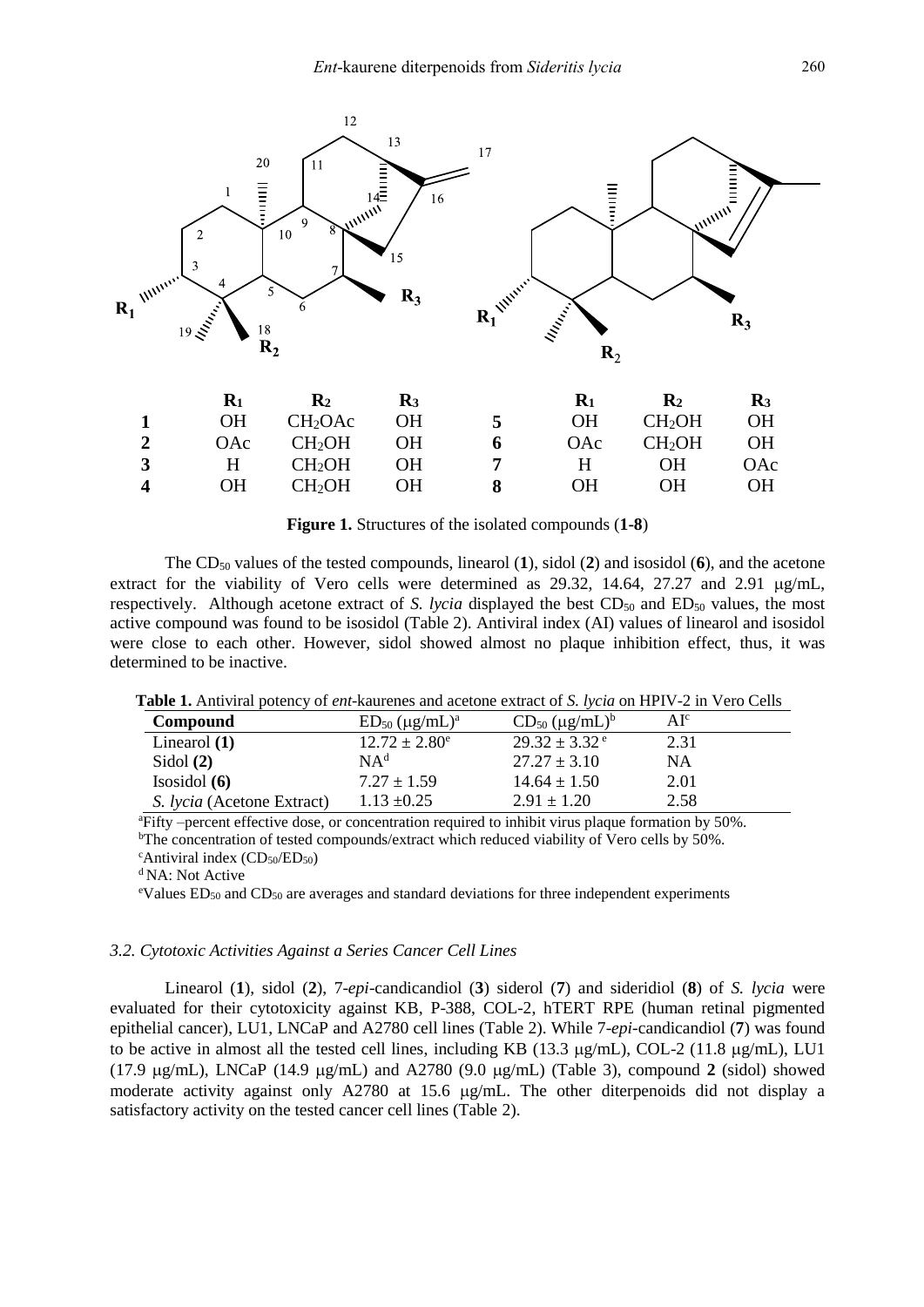| Compound                          | <b>KB</b> | P-388     | $COL-2$   | <b>hTERT</b><br><b>RPE</b> | $LU$ 1    | <b>LNCaP</b> | A2780                    |
|-----------------------------------|-----------|-----------|-----------|----------------------------|-----------|--------------|--------------------------|
| 7- <i>Epi</i> candicandiol (3)    | 13.3      | >20       | 11.8      | <b>NT</b>                  | 17.9      | 14.9         | 9.0                      |
| Sidol $(2)$                       | >20       | >20       | >20       | >20                        | >20       | >20          | 15.6                     |
| Siderol $(7)$                     | $>20$     | >20       | >20       | >20                        | >20       | >20          | $>20$                    |
| Sideridiol (8)                    | >20       | >20       | >20       | >20                        | >20       | $>20$        | $>20$                    |
| Linearol $(1)$                    | <b>NT</b> | <b>NT</b> | <b>NT</b> | <b>NT</b>                  | <b>NT</b> | <b>NT</b>    | $>20$                    |
| Ellipticine<br>(positive control) | 0.02      | 0.3       | 0.04      | 0.3                        | 0.1       | 0.8          | $\overline{\phantom{0}}$ |

**Table 2.** Cytotoxic activity results of *ent*-kaurane diterpenoids (1, 2-8) against a panel of cancer cell lines<sup>a</sup>

<sup>a</sup>Compounds were initially tested at a concentration of 20 µg/mL, and followed by dose-response studies, as required to the yield  $ED_{50}$  values ( $\mu$ g/mL).

#### *3.3. Insecticidal Activity*

The use of synthetic insecticides in agriculture as pest control agents to increase the harvest and protect the stored products may involve serious health hazards for mammals. These insecticides are often associated with residuals that are hazardous for consumers and environment [56]. Particularly, the used chemicals in fighting these stored pests contain many dangers for human and animal health across the world [56-57]. The risk of developing insect resistance and the high cost-benefit ratio of synthetic pesticides channeled research towards alternative insecticides. The number of confirmed insect resistant species to synthetic pesticides has been continuing to rise [56,57]. Therefore, there is an urgent need to develop safer, environmentally friendly and efficient alternative to replace synthetic pesticides. As the natural products are well known to have a range of useful biological properties against insect pests, the acetone extract of *S. lycia* was tested against *Tetranychus urticae, Bemicia tabaci, Sitophilus granaries*  and *Lasioderma serricorne* for the insecticidal activity profile. The P values' test was conducted for the statistical significance of dose and time against the above insects.

In the contact toxicity assay, *S. lycia* extract showed the highest toxicity *against Bemicia tabaci* with 63% (250  $\mu$ L) and 81% (750  $\mu$ L) mortalities at the end of 120 h. The extract also showed activity against *Tetranychus urticae* with 63% and *Sitophilus granarius* 47% (750 µL) at the end of 120 h. The lowest toxicity was observed against *Lasioderma serricorne* with 15% mortality (Figure 2). The toxicity of the acetone extract of *S. lycia* was significantly increased with time until up to 120 h (Figure 2).

Topical application of the *S.lycia* extract displayed a different toxicity compare with contact toxicity assay. The best insecticidal activity was observed against *Lasioderma serricorne* instead of *Bemicia tabaci*, with a mortality rate of 82% (2 µL) after 120 h. Toxicity of acetone extract was determined to have 68, 58 and 39% mortality against *S. granarius*, *Bemicia tabaci* and *Tetranychus urticae*, respectively (Figure 3).

The main compound linearol **(1)**, which is the 11.3% of the total acetone extract of *S. lycia*, was also tested against above organisms. By the contact toxicity assay, the mortality percentages of linearol **(1)** were determined as 80, 75, 70 and 40% (750 L) against *Bemicia tabaci*, *Lasioderma serricorne*, *Tetranychus urticia* and *Sitophilus granarius*, respectively (Figure 3), which are matching with our previous result [29]. 7-*Epi*-candicandiol **(3)** from *S. lycia* was previously reported by our group, therefore, we do not report herein once more [36].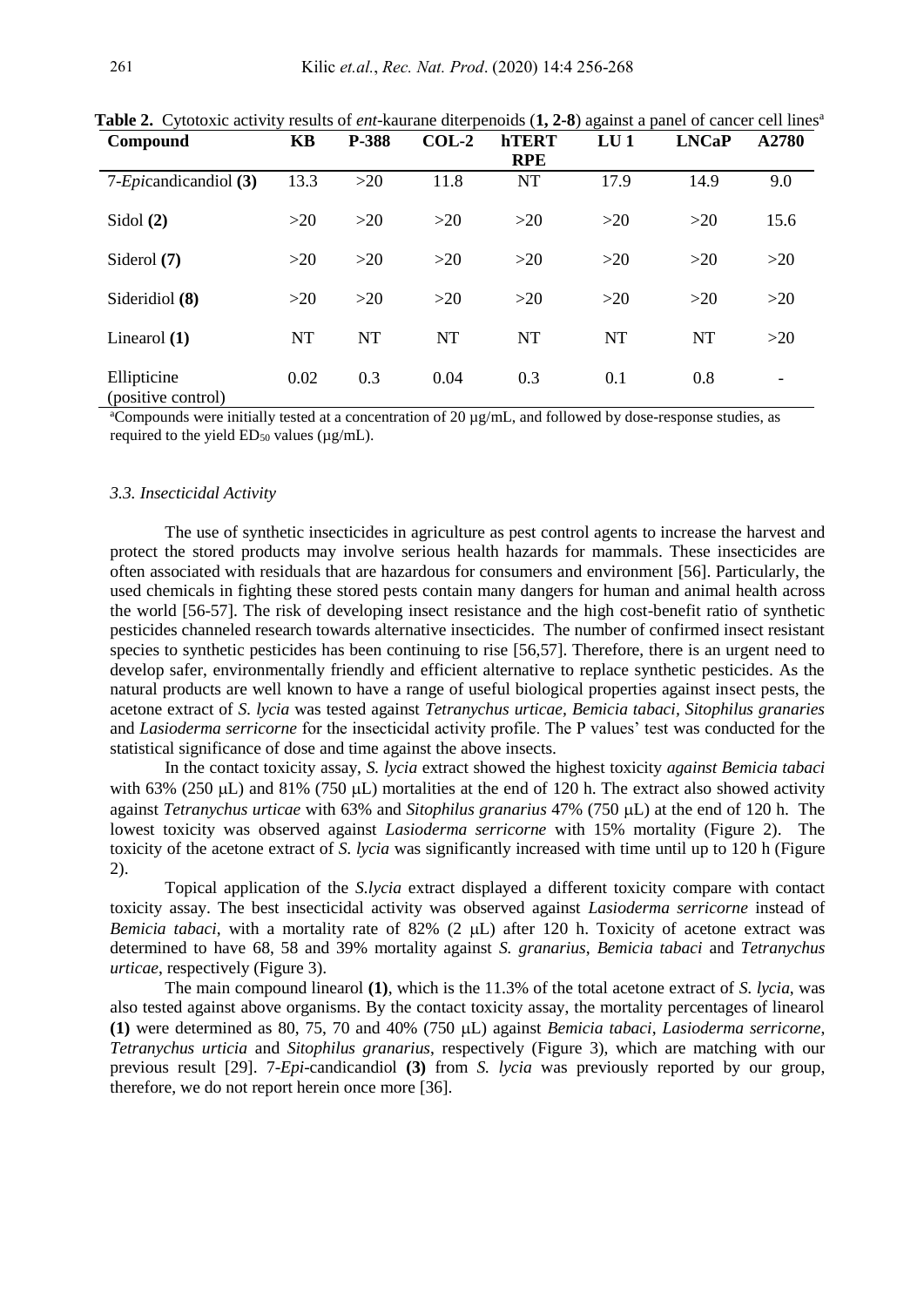

**Figure 2**. Percent mortality of insects for all doses and periods of the acetone extract of *S.lycia* and linearol (**1**) with contact toxicity assay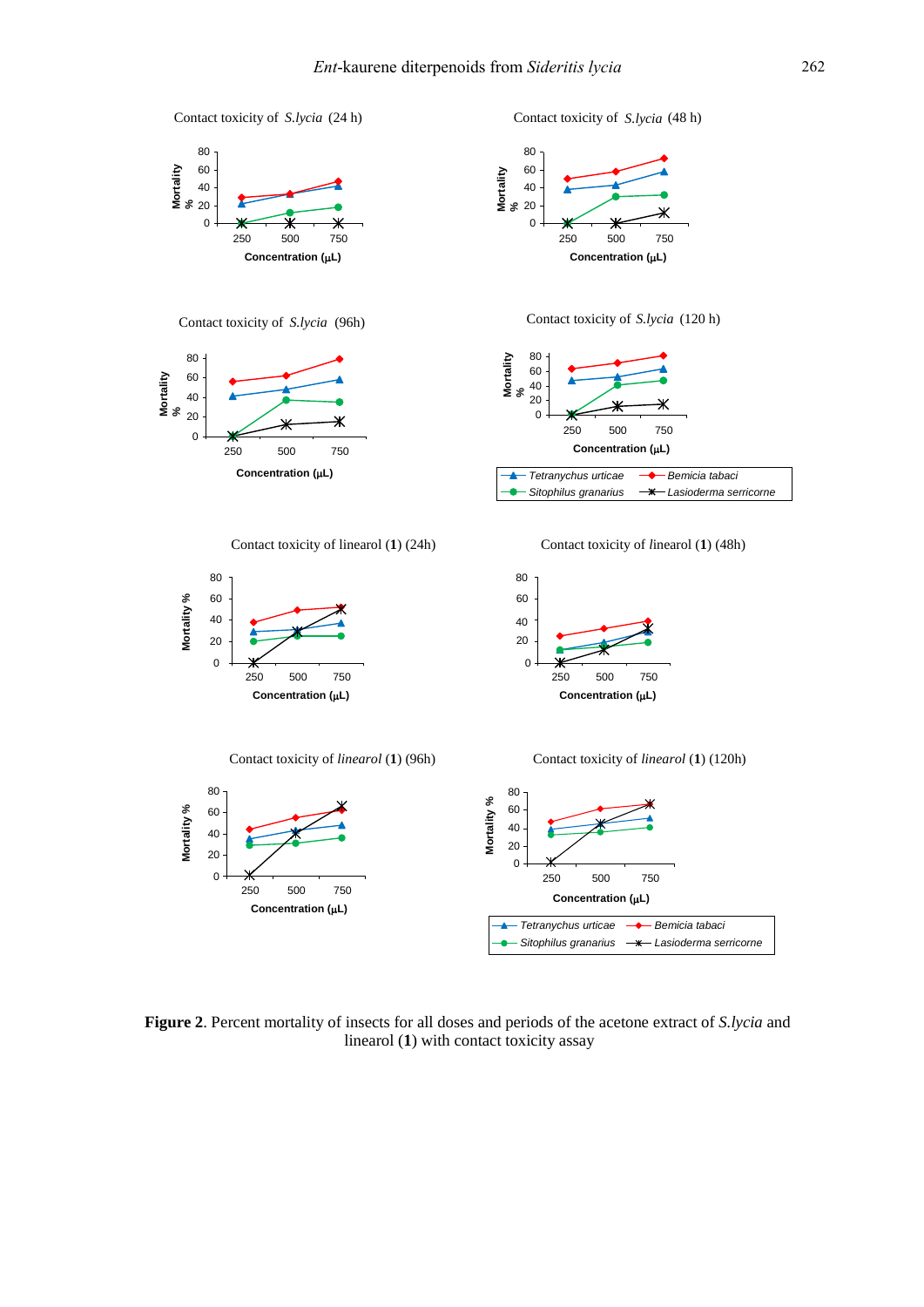

**Figure 3**. Percent mortality of insects for all doses and periods of the acetone extract of *S.lycia* and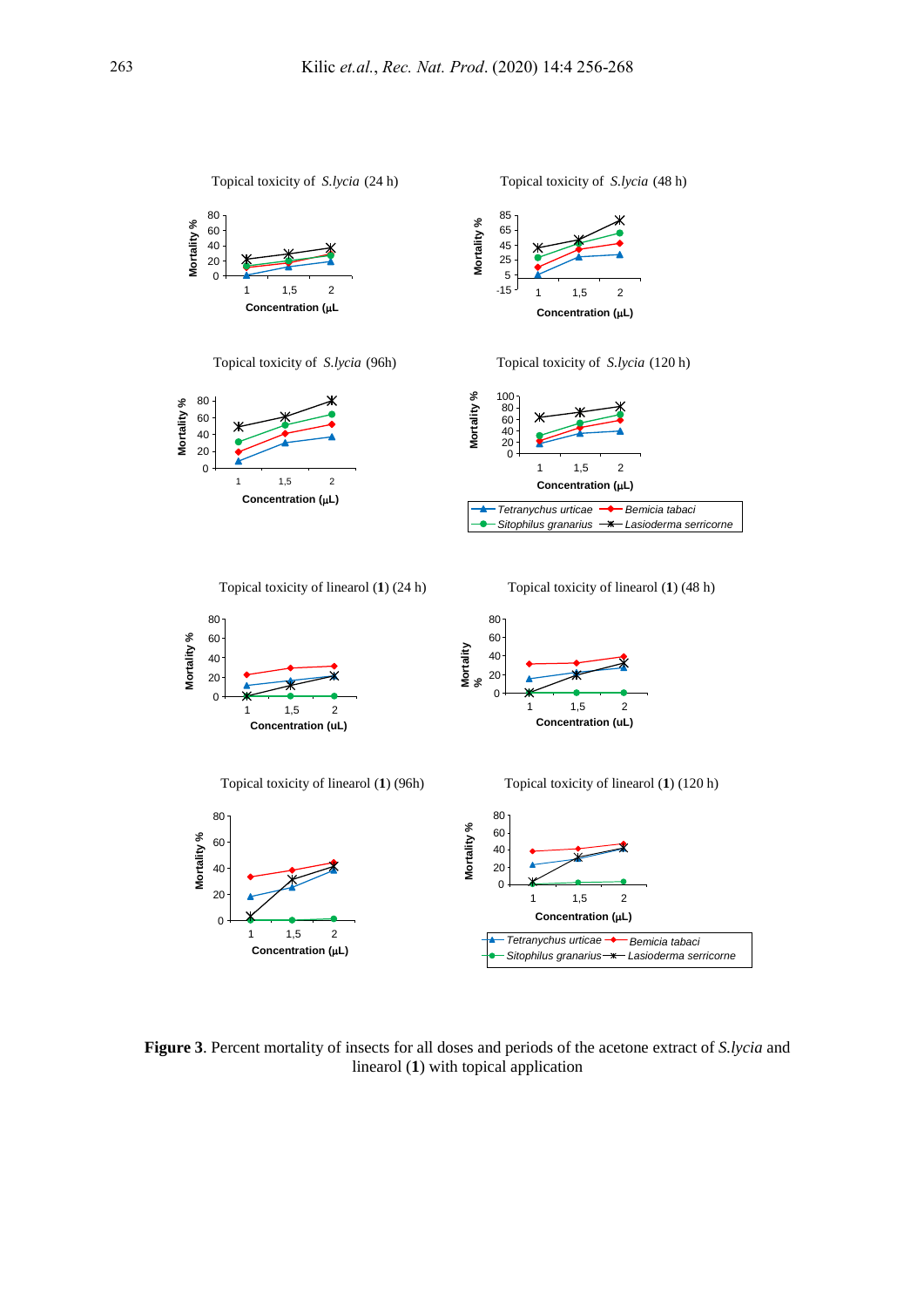Diterpenoids enriched acetone extract of *S. lycia* and main components of linearol **(1)** had a statistically significant effect on mortality of *Tetranychus urticae, Bemicia tabaci, Sitophilus granaries* and *Lasioderma serricorne* (P < 0.01) at 95% confidence level (Table S1). Based on these results, Linearol **(1)** should be concluded as one of the most active ingredients of *S. lycia. Sideritis* plants. containing Linearol and related kaurene diterpenoids can could be potential source to be used in sustainable pest management [29,36].

In order to determine whether there is statistically significant difference in toxicity between insecticidal activity and time, Statgraph software was used for the ANOVA test (Table S1 and Table S2), which indicated a significant difference at *P* < 0.01.

## *3.4. Structure Elucidation*

The isolated compounds were identified to be known *ent*-kauranes linearol (**1**), sidol (**2**), 7 epi-candicandiol (**3**), foliol (**4**) isolinearol (**5**), isosidol (**6**), siderol (**7**) and sideridiol (**8**), using 1D and 2D-NMR and mass spectroscopic techniques as well as comparison with authentic samples. The main diterpenoids of *Sideritis* species have *ent-*kaurane skeleton possessing four rings. The characteristic signals in the <sup>1</sup>H NMR spectrum for *ent*-kaurane skeleton are due to the presence of maximum 4 methyl groups and, in some cases, two-three methyl groups, namely, C-18 or C-17 might be substituted with hydroxyl group. In some *ent-*kauranes, C-18 methyl group may have an acetate substituent, Me-17 might be converted into a methylene group (as seen in compounds **1, 2, 3** and **4**) or its isomer having a vinylic methyl group (as seen in compounds **5, 6, 7** and **8**). The most preferred location for the hydroxyl or acetyl groups in the *ent-*kauranes is C-7, followed by C-3. The most characteristic signal in all *ent*-kaurane diterpenoids is the appearance of C-13 proton signal, observed at about 2.3 ppm with a characteristic multiplicity. Generally, it appears like a broadened triplet rather than a multiplet due to the vicinity of two methylene pairs at C-12 and C-14 to C-13 atom. Although in some cases, some substituents may replace those C atoms, we only observed a few cases, such as in athonolone [20]. Since all the isolated diterpenoids had the known *ent*-kaurane structures in this study, their detailed structure elucidation is not given herein (see  ${}^{3}C$  NMR data in Table 3).

Linearol (1) <sup>1</sup>H-NMR (600 MHz, CDCl<sub>3</sub>):  $\delta$  4.82 (1H, br s, H-17a), 4.79 (1H, br s, H-17b), 4.07 (1H, d, *J* = 11.5 Hz, H-18a), 3.99 (1H, d, *J* = 11.5 Hz, H-18b), 3.61 (1H, t, *J* = 2.5 Hz, H-7α), 3.53 (1H, dd, *J* = 7.5 Hz and 9 Hz, H-3β) 2.72 (1H, m, H-13), 2.09 (3H, s, O-COCH3), 1.05 (3H, s, Me-20), 0.77 (3H, s, Me-19). <sup>13</sup>C NMR (150 MHz, CDCl3) (see Table 3). EI-MS: (*m/z*) 362.2(14%) [M]<sup>+</sup> for  $(C_{22}H_{34}O_4)$ , 344.2 (40%) [M-H<sub>2</sub>O]<sup>+</sup>, 326.2(98%) [M-2H<sub>2</sub>O]<sup>+</sup>.

*7-Epi-candicandiol (3):* <sup>1</sup>H-NMR (600 MHz, CDCl3): 4.80 (2H, brs, H2-17), 3.66 (1H, t, *J* = 2.2 Hz, H-7), 3.47 (1H, d, *J* = 12 Hz, H-18a), 2.92 (1H, d, *J* = 12 Hz, H-18b), 2.69 (1H, m, H-13), 1.05 (3H, s, Me-20), 0.69 (3H, s, Me-19). <sup>13</sup>C NMR (150 MHz, CDCl3) (see Table 1). EI-MS: (*m/z*) 304.0 (3%)  $[M]^+$  for  $(C_{20}H_{32}O_2)$ , 286.2 (47%)  $[M-H_2O]^+$ , 271.0 (18%)  $[M-H_2O-CH_3]^+$ , 268.0 (99%)  $[M-2H_2O]^+$ .

*Sidol (2)*: <sup>1</sup>H-NMR (600 MHz, CDCl<sub>3</sub>):  $\delta$  4.90 (1H, dd, *J* = 5 and 11 Hz, H-3), 4.80-4.82 (2H, brs, H<sub>2</sub>-17), 3.62 (1H, t, *J* = 3 Hz, H-7), 3.32 (1H, d, *J* = 12 Hz, H-18a), 2.97 (1H, d, *J* = 12 Hz, H-18b), 2.68 (1H, m, H-13), 2.08 (3H, s, O-COCH3), 1.08 (3H, s, Me-20), 0.68 (3H, s, Me-19). <sup>13</sup>C NMR (150 MHz, CDCl<sub>3</sub>) (see Table 1). EI-MS:  $(m/z)$  362.3 (4%) [M]<sup>+</sup> for  $(C_{22}H_{34}O_4)$ , 332.3 (6%) [M-H<sub>2</sub>O]<sup>+</sup>,  $326.3$  (8%) [M-H<sub>2</sub>O]<sup>+</sup>, 314.2 [M-H<sub>2</sub>O-2CH<sub>3</sub>]<sup>+</sup>(10%), 302.0 (4%) [M-CH<sub>3</sub>COOH]<sup>+</sup>.

*Foliol (4):* <sup>1</sup>H-NMR (600 MHz, CDCl<sub>3</sub>):  $\delta$  4.84 (H-17a br s), 4.72 (H-17 br s), 3.67 (1H, dd,  $J = 6.0$ ) and 11Hz, H-3), 3.47 (1H, d, *J* = 12 Hz, H-18a), 3.63 (H-7, t, *J* = 2.5 Hz), 3.40 (1H, d, *J* = 12.0 Hz, H-18b), 2.69 (H-13, m), 0.78 (H-19, s), 1.06 (H-20, s). <sup>13</sup>C NMR (150 MHz, CDCl<sub>3</sub>) (see Table 1). EI-MS:  $(m/z)$  320.3 (3%) [M]<sup>+</sup> for (C<sub>20</sub>H<sub>32</sub>O<sub>3</sub>), 302.3 (49%) [M-H<sub>2</sub>O]<sup>+</sup>, 294.3 (50%) [M-2H<sub>2</sub>O]<sup>+</sup>, 272.3  $(98\%)$  [M-H<sub>2</sub>O-CH<sub>2</sub>OH]<sup>+</sup>.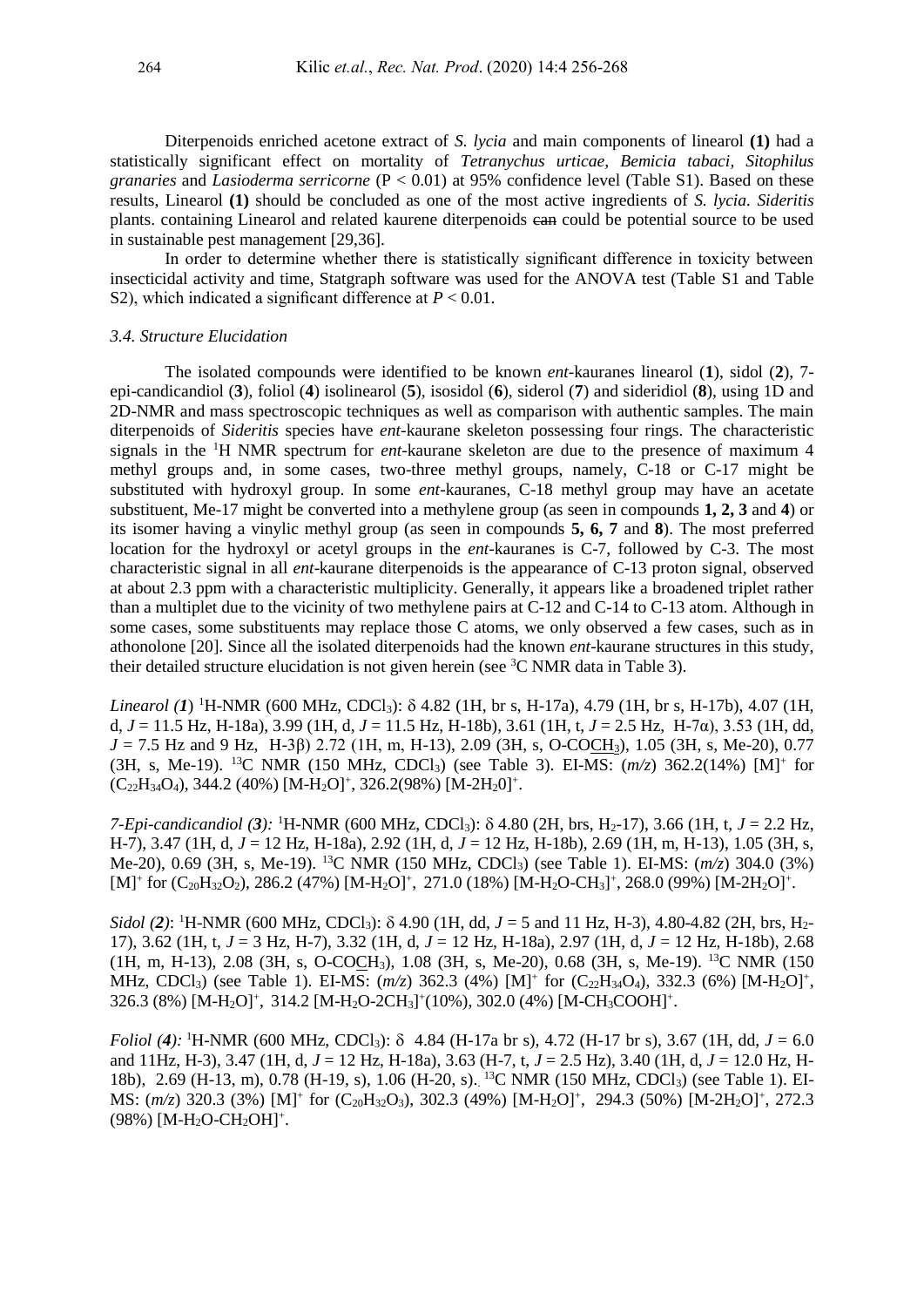| <b>Position</b>          | $\mathbf{1}$ | $\overline{2}$ | 3     | 4     | 5     | 6     | 7     | 8     |
|--------------------------|--------------|----------------|-------|-------|-------|-------|-------|-------|
|                          | 38.2         | 38.4           | 39.7  | 39.0  | 38.4  | 38.3  | 44.5  | 42.0  |
| $\overline{2}$           | 27.6         | 23.4           | 17.9  | 28.1  | 26.4  | 23.4  | 18.3  | 18.4  |
| 3                        | 72.2         | 74.5           | 38.3  | 74.0  | 72.3  | 74.6  | 35.2  | 35.2  |
| $\overline{\mathcal{L}}$ | 38.8         | 43.6           | 37.7  | 39.3  | 41.9  | 38.7  | 36.9  | 37.1  |
| 5                        | 38.0         | 37.4           | 37.1  | 42.1  | 37.8  | 37.0  | 44.5  | 44.6  |
| 6                        | 26.4         | 26.5           | 26.6  | 21.6  | 26.7  | 26.0  | 23.5  | 25.0  |
| $\overline{7}$           | 76.8         | 76.9           | 77.1  | 76.5  | 74.9  | 74.9  | 78.3  | 75.4  |
| 8                        | 48.2         | 50.2           | 48.2  | 48.7  | 53.1  | 53.2  | 51.8  | 51.8  |
| 9                        | 50.2         | 50.2           | 50.4  | 50.6  | 43.9  | 44.1  | 44.8  | 44.8  |
| 10                       | 38.2         | 38.1           | 39.6  | 39.0  | 39.1  | 41.7  | 39.2  | 39.2  |
| 11                       | 17.8         | 17.4           | 17.9  | 18.2  | 18.4  | 18.5  | 17.9  | 18.0  |
| 12                       | 33.5         | 33.6           | 33.5  | 33.9  | 24.8  | 24.9  | 24.8  | 26.3  |
| 13                       | 43.8         | 44.1           | 43.7  | 44.2  | 44.6  | 44.7  | 39.8  | 44.2  |
| 14                       | 38.1         | 39.1           | 34.9  | 38.8  | 42.0  | 42.0  | 39.8  | 44.2  |
| 15                       | 44.6         | 44.8           | 45.2  | 46.1  | 130.3 | 130.0 | 129.8 | 129.7 |
| 16                       | 155.0        | 153.9          | 155.1 | 155.9 | 143.9 | 143.8 | 143.8 | 146.1 |
| 17                       | 103.6        | 103.6          | 103.4 | 103.4 | 15.4  | 15.4  | 15.4  | 15.5  |
| 18                       | 66.0         | 64.1           | 70.5  | 68.7  | 66.0  | 64.1  | 71.3  | 71.1  |
| 19                       | 11.9         | 12.8           | 17.9  | 12.8  | 11.8  | 12.7  | 17.4  | 17.7  |
| 20                       | 17.8         | 15.4           | 17.8  | 18.2  | 18.0  | 18.0  | 17.8  | 17.7  |
| $O-COCH3$                | 21.2         | 21.2           |       |       | 21.2  | 21.2  | 21.4  |       |
| $O-COCH3$                | 171.8        | 170.8          |       |       | 171.9 | 171.8 | 170.8 |       |

**Table 3.** <sup>13</sup>C-NMR data of the isolated *ent*-kaurenes (**1-8)** from *S. lycia*

*Isolinearol* (5) <sup>1</sup>H NMR: (600 MHz, CDCl<sub>3</sub>): 5.45 (1H, s, H-15), 4.01 (1H, d, *J* = 11.0 Hz, H-18a), 3.92 (1H, d, *J* = 11.0, H-18b), 3.58 (1H, t, *J* = 2.5 Hz, H-7), 3.46 (1H, dd, *J* = 7.0 and 11.0 Hz, H-3), 2.32 (1H, m, H-13), 2.04 (3H, s, (O-COCH<sup>3</sup> ), 1.68 (3H, d, *J* = 1.0 Hz, Me-17), 1.01 (3H, s, Me-20, s), 0.71 (3H, s, Me-19). <sup>13</sup>C NMR (150 MHz, CDCl3) (see Table 1). EI- MS: ( *m/z* ) 362.3 (35%) [M]<sup>+</sup> for  $(C_{22}H_{34}O_4)$ , 326.3 (8%) [M-2H<sub>2</sub>0]<sup>+</sup>.

*Isosidol* (6): <sup>1</sup>H NMR: (600 MHz, CDCl<sub>3</sub>): 5.50 (1H, s, H-15), 4.87 (1H, dd, *J* = 7.0 and 11.0 Hz, H-3), 3.58 (1H, t, *J* = 2.5 Hz, H-7), 3.26 (1H, d, *J* = 11.0, H18a), 2.93 (1H, d, *J* = 11.0, H18b), 2.31 ( 1H, m, H-13), 1.67 (3H, d, *J* = 0.5 Hz, H-17, s), 2.01 (3H, s, (O-COCH3), 1.02 (3H, s, Me-20), 0.68 (3H,s, Me-19). <sup>13</sup>C NMR (150 MHz, CDCl3) (see Table 1). EI-MS: (*m/z*) 362.3 (26%) [M]<sup>+</sup> for  $(C_{22}H_{34}O_4)$ , 314.2 (7%) [M-H<sub>2</sub>O-2CH<sub>3</sub>]<sup>+</sup>, 300.2 (14%) [M-CH<sub>3</sub>COOH]<sup>+</sup>.

*Siderol* (**7**):<sup>1</sup>H-NMR (600 MHz, CDCl<sub>3</sub>): δ 5.25 (1H, s, H-15), 4.60 (1H, t, *J* = 2.5 Hz, H-7), 2.98 (1H, d, *J* = 11.5 Hz, H-18a), 3.31 (1H, d, *J* = 11.5 Hz,H-18b), 2.37 (1H, m, H-13), 2.05 (3H, s, O-COCH3), 1.69 (3H, d, *J* = 0.5 Hz, Me-17), 1.11 (3H, s, Me-20), 0.67 (3H, s, Me-19). <sup>13</sup>C NMR (150 MHz, CDCl<sub>3</sub>) (see Table 1). EI- MS:  $(m/z)$  346.0 (32%) [M]<sup>+</sup> for (C<sub>22</sub>H<sub>34</sub>O<sub>3</sub>), 315.0 (3%) [M-CH<sub>2</sub>OH]<sup>+</sup>, 303.9 (68%) [M-44]<sup>+</sup>, 287.0 (76%) [M-OCOCH<sub>3</sub>]<sup>+</sup>, 268.1 (76%) [M-CH<sub>3</sub>COOH-H<sub>2</sub>O]<sup>+</sup>.

*Sideridiol (8)*: <sup>1</sup>H-NMR (600 MHz, CDCl3): 5.45 (1H, brs, H-15), 3.61 (1H, t, *J* = 2.5 Hz, H-7), 3.47 (1H, d, *J* = 11.5 Hz, H-18a), 2.95 (1H, d, *J* = 11.5 Hz, H-18b), 2.36 (1H, m, H-13), 1.73 (3H, d, *J* = 1.0 Hz, Me-17), 1.05 (3H, s, Me-20), 0.68 (3H, s, Me-19). <sup>13</sup>C NMR (150 MHz, CDCl<sub>3</sub>) (see Table 1). EI-MS:  $(m/z)$  304.2.0 (89%) [M]<sup>+</sup> for (C<sub>20</sub>H<sub>32</sub>O<sub>2</sub>), 286.2 (58%) [M-H<sub>2</sub>O]<sup>+</sup>, 273.2 (53%) [M-CH<sub>2</sub>OH]<sup>+</sup>,  $268.2$  (7%) [M-2H<sub>2</sub>O]<sup>+</sup>.

#### **Acknowledgments**

The authors would like to thank Professor John M. Pezzuto (University of Hawai) and Professor David G. I. Kingston (Virginia Polytechnic Institute and State University) for cytotoxic activity facilities.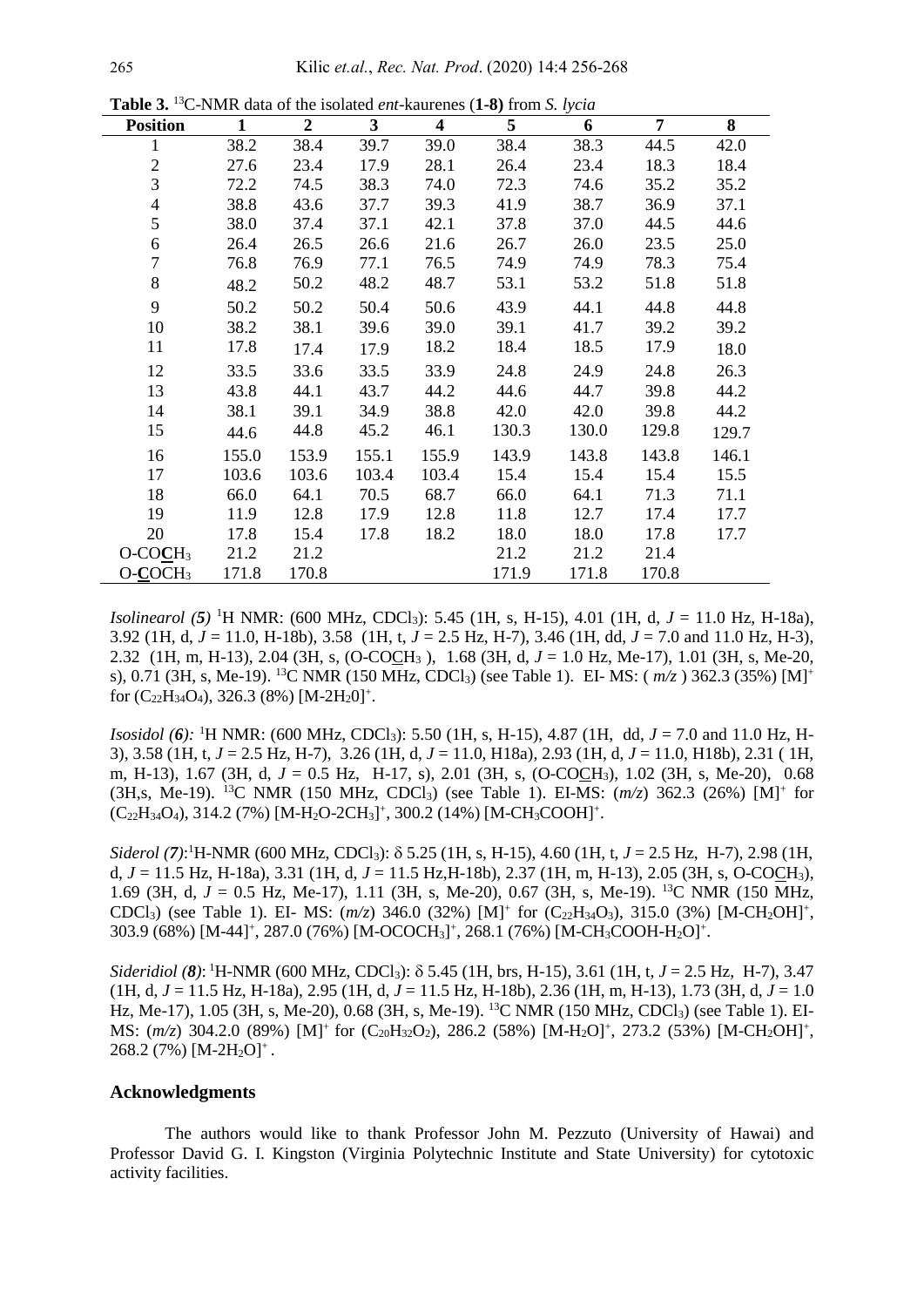#### **ORCID**

Turgut Kilic: [0000-0002-6842-3160](http://orcid.org/0000-0002-6842-3160) Gulaçtı Topçu: [0000-0002-7946-6545](https://orcid.org/0000-0002-7946-6545) Ahmet C. Goren: [0000-0002-5470-130X](http://orcid.org/0000-0002-5470-130X) Zeynep Aydogmus: [0000-0001-7784-0129](https://orcid.org/0000-0001-7784-0129) Ali Karagoz: [0000-0001-8130-4724](https://orcid.org/0000-0001-8130-4724) Yaşar K. Yıldız: [0000-0001-5328-1545](https://orcid.org/0000-0001-5328-1545) Irfan Aslan: [0000-0002-8749-4044](https://orcid.org/0000-0002-8749-4044)

## **References**

- [1] F.Celep and T. Dirmenci (2017). Systematic and biographic overview of Lamiaceae in Turkey, *Nat. Vol. Essent. Oil.* **4(4)**, 14-27
- [2] K. H. C. Başer and N. Kırımer (2018). Essential oils of Anatolian Lamiaceae, *Nat. Vol. Essent. Oil.* **5(4)**, 1-28
- [3] A. Huber-Morath (1982). *Sideritis* L. In: *Flora of Turkey and the East Aegean Islands*, ed. by Davis PH, V. 7, University of Edinburgh Press, Edinburgh, pp. 178-199.
- [4] M. R. Mill (1988). In: In *Flora of Turkey and the East Aegean Islands*, ed. by Davis PH, V.7, University of Edinburgh Press, Edinburgh, pp.189-190.
- [5] P. H. Davis (1988). *Flora of Turkey and East Aegean Islands*, Vol.10, University of Edinburgh Press, Edinburgh.
- [6] K. H. C. Başer and N. Kırımer (1998). Bazı yeni bitki türleri ve Türkiye Florası için yeni kayıtlar, *TAB Bülteni*, **13–14**, 57–65 (In Turkish).
- [7] A. Guvenc, P. J. Houghton, H. Duman, M. Coşkun and P. Şahin (2005). Antioxidant activity studies on selected *Sideritis* species native to Turkey, *Pharm. Biol.* **43**,173-177.
- [8] H. Duman (2012). *Sideritis* L. In: *Türkiye Bitkileri Listesi(Damarlı Bitkiler)* ed. by A. Guner, S. Aslan, T. Ekim, M. Vural, & T. Babaç, Nezahat Gökyiğit Botanik Bahçesi ve Flora Araştırmaları Derneği Yayını, İstanbul, pp. 585-588 (In Turkish).
- [9] N. Kirimer, M. Kurkcuoglu, T. Ozek, K. H. C. Baser and G. Tumen (1996). Composition of the essential oil of *Sideritis condensata* Boiss. et Heldr., *Flavour. Fragr. J.* **11**, 315-317.
- [10] M. Tabata, G. Honda and E. Sezik (1988). *Report on Tradional Medicine and Medicinal Plants in Turkey*, Faculty of Pharmaceutical Sciences, Kyoto University, Japan
- [11] U. K. Caliskan, C. Aka and M. G. Oz (2017). Plants used in Anatolian traditional medicine for the treatment of haemorrhoid, *Rec. Nat. Prod.* **11**, 235-250.
- [12] B. M. Fraga (2012). Phytochemistry and chemotaxonomy of *Sideritis* species from the Mediterranean region, *Phytochemistry* **76**, 7-24.
- [13] V. Tadic, A. Oliva, M. Bozovic, A. Cipolla, M. De Angelis, V. Vullo, S. Garzoli and R. Ragno (2017). Chemical and antimicrobial analyses of *Sideritis romana* L. subsp *purpurea* (Tal. ex Benth.) Heywood, an endemic of the Western Balkan, *Molecules* **22,** 1395.
- [14] A. Basile, F. Senatore, R. Gargano, S. Sorbo, M. Pezzo Del, A. Lavitola, , A. Ritani, M.Bruno, D. Spatuzzi, D.Rigano and M.L. Vuotto (2006). Antibacterial and antioxidant activities in *Sideritis italica* (Miller) Greuter et Burdet essential oils, *J. Ethnopharmacol.* **107**, 240-248.
- [15] N. Ezer, G. Usluer, S. Gunes and K. Erol (1994). Antibacterial activity of some *Sideritis* species, *Fitoterapia.* **65**, 549-551.
- [16] A. Villar, M. A. Gasco and M. J. Alcaraz (1984). Anti-inflammatory and anti-ulcer properties of hypolaetin-8-glucoside, a novel plant flavonoid*, J. Pharm. Pharmacol.* **36**, 820-823.
- [17] A. Zalzuelo, E. Garcia, J. Jimenez, M. A. Ocete and P. Utrilla (1993). Anti-inflammatory and antiulcerative activity of various species of the genus *Sideritis* from Alpujjara region of Spain, *Fitoterapia* **64**, 26-30.
- [18] F. A. T. Barberan, S. Manez and A. Villar (1987). Identification of anti-inflammatory agents from *Sideritis javalambrensis* n-hexane extract, *J. Nat. Prod.* **52**, 1088-1091.
- [19] N. Ezer, E. Sezik, K. Erol and M. Ozdemir (1991). The antispasmodic activity of some species. Proceedings of the 9<sup>th</sup> Symposium on Plant Drugs, University of Anatolia, Eskisehir, Turkey.
- [20] G. Zengin, C. Sarıkürkçü, A. Aktümsek and R. Ceylan (2016). Antioxidant potential and inhibition of key enzymes linked to Alzheimer's diseases and diabetes mellitus by monoterpene-rich essential oil from *Sideritis galatica* Bornm. endemic to Turkey, *Rec. Nat. Prod.* **10**, 195-206.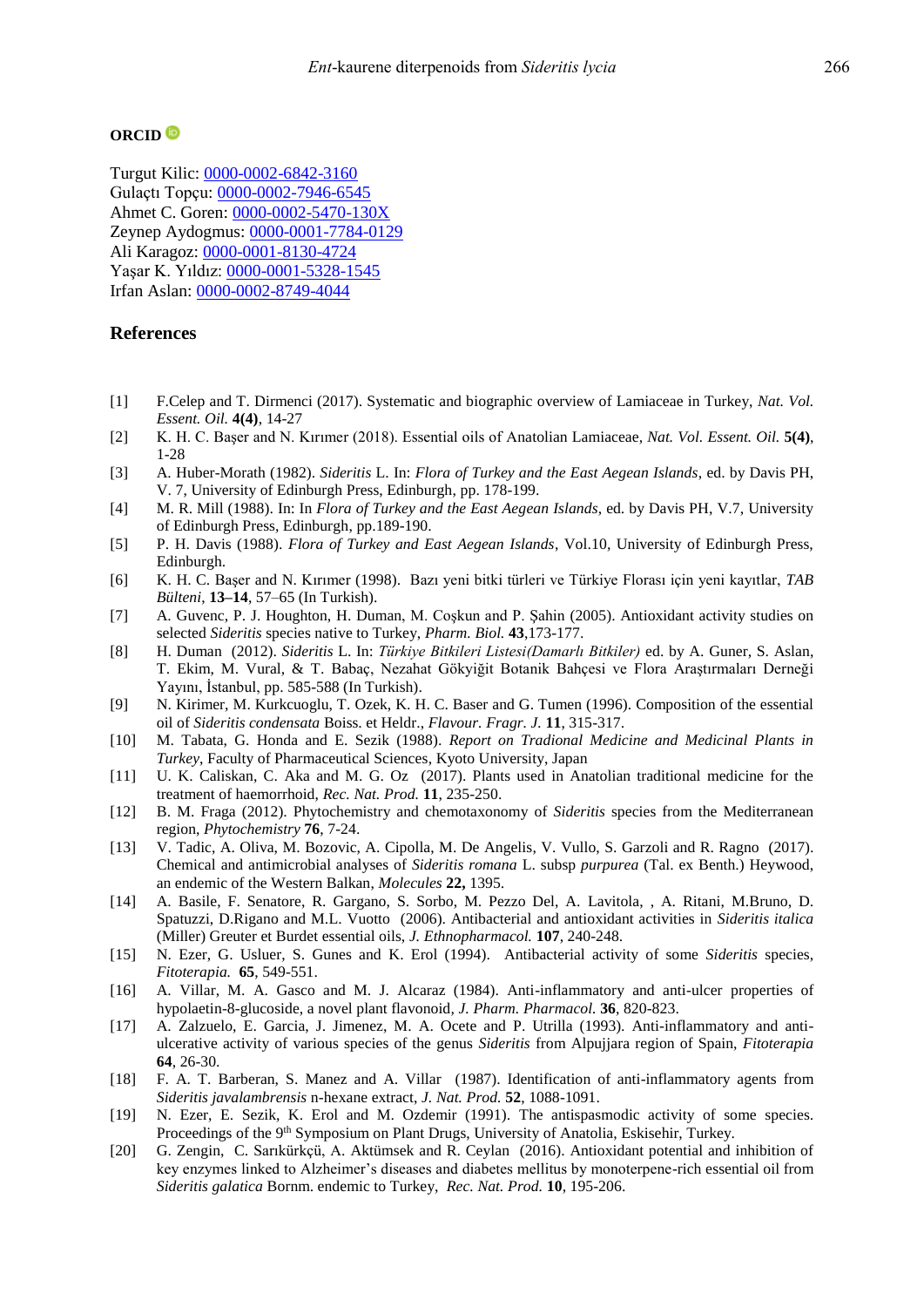- [21] E. Kupeli, F. P. Sahin, E. Yesilada, I. Calis and N. Ezer (2007). *In vivo* anti-inflammatory and antinociceptive activity evaluation of phenolic compounds from *Sideritis stricta*, *Z. Naturforsch. C.* **62**, 519-525.
- [22] G. Topcu, A. C. Goren, Y. K. Yildiz and G. Tumen (1999). Diterpenes from *Sideritis athoa, Nat. Prod. Lett.* **14**, 123-129.
- [23] G. Topcu, A.C. Goren, T. Kilic, Y. K. Yildiz and G. Tumen (2001). Diterpenes from *Sideritis argyrea*, *Fitoterapia* **72**,1-4.
- [24] G. Topcu, A. C. Goren, T. Kilic, Y. K. Yildiz and G. Tumen (2002). Diterpenes from *Sideritis sipylea*  and *Sideritis dichotoma, Turk. J. Chem.* **26**, 189-194.
- [25] G. Topcu, A.C. Goren, T. Kilic, Y. K. Yildiz and G. Tumen (2002). Diterpenes from *Sideritis trojana*, *Nat. Prod. Lett.* **16**, 33-37.
- [26] T. Kilic, Y. K. Yildiz, G. Topcu, A. C. Goren, M. Ay, S. G. Bodige and W. H. Watson (2005). X-ray analysis of sideroxol from *S. leptoclada*, *J. Chem. Crystallog.* **35**, 647-650.
- [27] T. Kilic (2006). A new and known diterpenoids from *Sideritis stricta* Boiss & Heldr. and their biological activities, *Molecules* **11**, 257-262.
- [28] S. Carikci, C. Col, T. Kilic and A. Azizoglu (2007). Diterpenoids from *Sideritis tmolea* P.H. Davis, *Rec. Nat. Prod.* **1**, 44-50.
- [29] T. Kilic, S. Carikci, G. Topcu, I. Aslan and A. C. Goren (2009). Diterpenoids from *Sideritis condensata.*  Evaluation of chemotaxonomy of *Sideritis* species and insecticidal activity, *Chem. Nat. Compound.* **45**, 918-920.
- [30] A. Ertas, M. Ozturk, M. Boga and G. Topcu (2009). Antioxidant and anticholinesterase activity evaluation of *ent-*kaurane diterpenoids from *Sideritis arguta*, *J. Nat. Prod.* **72**, 500-502.
- [31] G. Topçu, A. Ertaş, M. Ozturk, D. Dinçel, T. Kılıç and B. Halfon (2011). *Ent*-kaurane diterpenoids isolated from *Sideritis congesta*, *Phytochemistry Lett.* **4**, 436-439.
- [32] S. Carikci, T. Kilic, A. Azizoglu and G. Topcu (2012). Chemical constituents of two endemic *Sideritis* species from Turkey with antioxidant activity, *Rec. Nat. Prod.* **6**, 101-109.
- [33] Z. O. Sagir, S. Çarikci, T. Kilic and A. C. Goren (2017). Metabolic profile and biological activity of *Sideritis brevibracteata* P. H. Davis endemic to Turkey, *Int. J. Food Propert.* **20**, 2994-3005.
- [34] B. Halfon, A.C. Goren, A. Ertas and G. Topcu (2010). Complete <sup>13</sup>C NMR assignments for *ent-*kaurane diterpenoids from *Sideritis* species, *Magn. Reson. Chem.* **49**, 291-294.
- [35] G. Topçu and T. Kusman (2014). Lamiaceae family plants as a potential anticholinesterase source in the treatment of Alzheimer's disease, *Bezmialem Sci.* **1**, 1-25.
- [36] I. Aslan, T. Kılıc, A. C. Goren and G. Topcu (2006). Toxicity of acetone extract of *Sideritis trojana* and 7-*epi-*candicandiol, 7-*epi-*candicandiol diacetate and 18-acetylsideroxol against stored pests *Acanthoscelides obtectus* (Say), *Sitophilus granarius* (L.) and *Ephestia kuehniella* (Zell.), *Ind. Crop. Prod.* **23**, 171–176.
- [37] N. Ezer, M. K. Sakar, B. Rodriguez and M. C. De la Torre (1992). Flavonoid glycosides and a phenylpropanoid glycoside from *Sideritis perfoliata*, *Int. J. Pharm.* **30**, 61-65.
- [38] G. Topcu, G. Tumen, T. Kılıc, A. C. Goren, A. Barla, Z. Turkmen and D. G. I. Kingston (2009). Bioactive Turkish plant extracts and their constituents, In *Innovations in Chemical Biology*, ed. by Sener B . Chapter 6. Springer, New York, pp. 61-81.
- [39] N. Tabanca, N. Kırımer and K. H. C. Başer (2001). The composition of essential oils from two varieties of *Sideritis erythrantha* var. *erythrantha* and var. *cedretorum*, *Turk. J. Chem.* **25**, 201-208.
- [40] N. Ezer, R. Vila, Canigueral and T. Adzet (1995). Essential oil of *Sideritis lycia* Boiss. et Heldr, *J. Essent. Oil Res.* **7**, 183-185.
- [41] N. Ezer and Y. Akcos (1995). Flavonoids from *Sideritis lycia*, *Hacettepe Univ. J. Fac. Pham.* **15,** 81-87.
- [42] Y. Akcos, N. Ezer, I. Calis, R. Demirdamar and B. C. Tel (1999). Polyphenolic compounds of *Sideritis lycia* and their anti-inflammatory activity, *Pharm. Biol.* **37**, 118-122.
- [43] C. Dincer, M. Torun, I. Tontul, A. Topuz, H. Sahin-Nadeem, R. S. Goktur, S. Tugrul-Ay and F. Ozdemir (2017). Phenolic composition and antioxidant activity of *Sideritis lycia* and *Sideritis libanotica* subsp. *linearis*: Effects of cultivation, year and storage, *J. Appl. Res. Med. Arom. Plant.* **5**, 26-32.
- [44] A. Karagoz, N. Arda, N. Gören, K. Nagata and A. Kuru (1999). Antiviral activity of *Sanicula europaea*  L. extracts on multiplication of human parainfluenza virus type 2, *Phytother. Res.* **13**, 436–438.
- [45] A. Karagoz, A. Kimiran and M. Sengezer-Inceli (2002). Search for biological activities in *Rana ridibunda* (Anura-Amphibia) skin secretion, *Biologia* **57**, 755-759
- [46] A. Karagoz, E. Onay, N. Arda and A. Kuru (2003). Antiviral potency of Misletoe (*Viscum album* ssp. *album*) extracts against human parainfluenza virus type 2 in Vero cells, *Phytother. Res.* **17**, 560-563.
- [47] K. Likhitwitayawuid, C. K. Angerhofer, N. Ruangrungsi, G. A. Cordell and J. M. Pezzuto (1993). Cytotoxic and antimalarial bisbenylisoquinoline alkaloids from *Stephania errecta*, *J. Nat. Prod.* **56**, 30- 38.